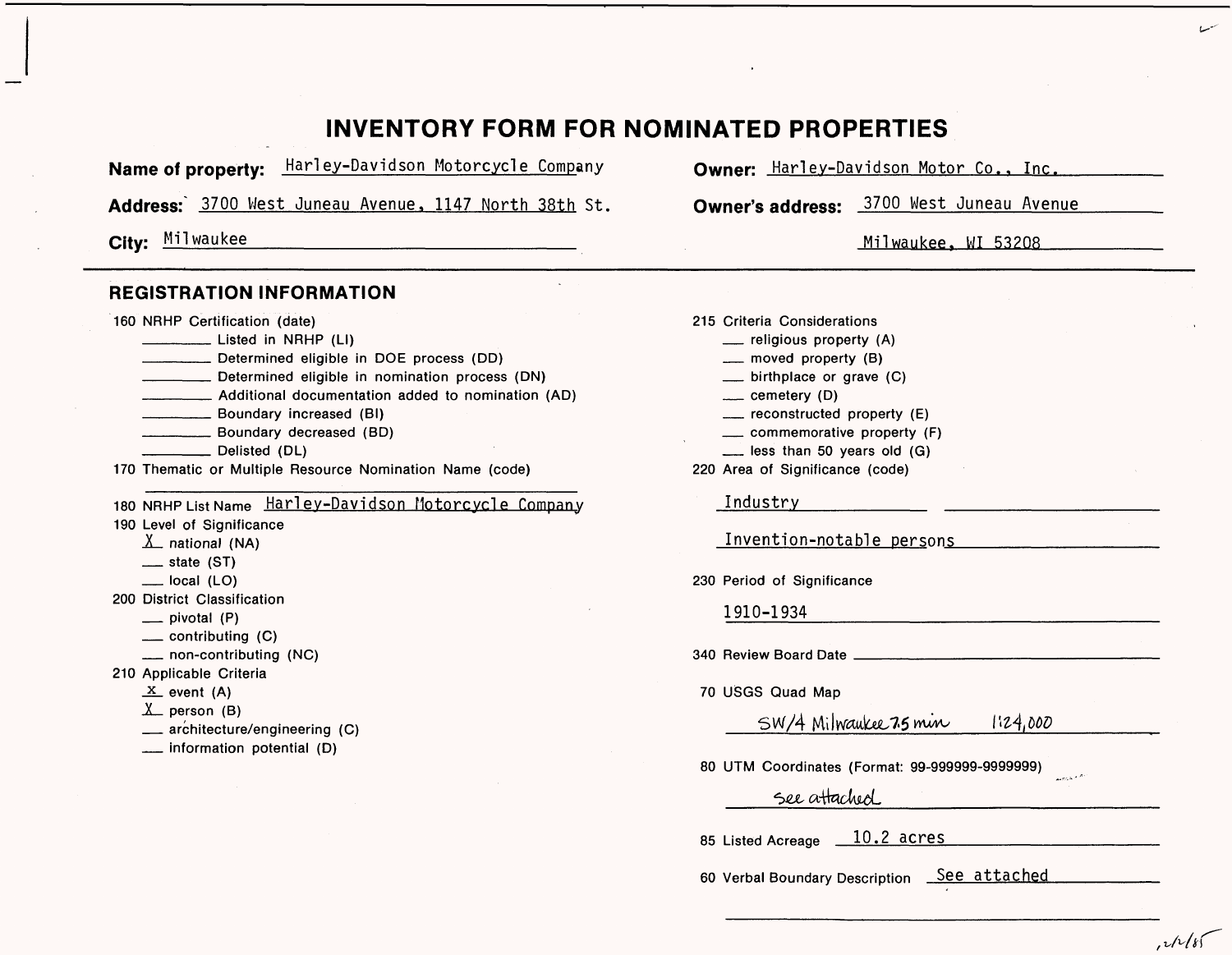### **MISTORICAL BACKGROUND** (Associated History)

The company began inauspiciously enough in 1903 when Bill Harley, Art Davidson and Walt Davidson began to tinker in the 10' x 15' shed behind the Davidson family home at 38th Street and Highland Boulevard. That year the three men produced their first motorcycle, a glossy black machine with a three horsepower DeDiontype single cylinder engine. Arthur Davidson, pattern maker, and Bill Harley, engineer, had become acquainted with each other from working together at the Barth Manufacturing Company. Brother Walter Davidson added his expertise as a machinist. The three men were among many across the country who were experimenting with motorcycles at the time. Unlike many of. their would-be competitors, however, they hit upon the right internal dimensions for a reliable engine. Ole Evinrude, who lived in the area, also added his invaluable expertise on carburetors.

The company grew slowly in the early years. In 1904, the three men sold two of their machines while in 1905, eight were produced. In 1906 the production figure jumped to 50 and the firm's first employee was hired. On September 17, 1907 the group added another Dayidson brother, William, and incorporated. By 1908 the business launched into the mass production of 450 cycles. (B) By this time there were 18 employees working for the firm and a 2,380 square foot brick building was built for production. None of these first production buildings are extant.

It was during the decade from 1910 to 1919 that the company experienced its greatest expansion as it grew from a major domestic producer to the international leader of the motorcycle industry. In response to the anticipated popularity of the motorcycle, the two massive office, research and production buildings at 38th and Juneau were erected, in 1910 and 1926. These structures housed all Harley-Davidson operations until 1947 when final assembly was moved to a new plant on Capitol Drive in suburban Wauwatosa. The number of employees reached 1,574 and manufacturing occupied 297,110 square feet by 1921. Advertising, competitive racing, salesmanship and quality improvements all contributed to spreading the fame of the Harley-Davidson motorcycle. In 1908, for example, Walt Davidson had entered and won the New York endurance run an event that finally gave the 'motorcycle a national reputation. This was followed by a company sponsored racing team

#### **HISTORICAL STATEMENT OF SIGNIFICANCE**

The Harley-Davidson Motorcycle Company, whose name is synonymous with motorcycle production in the United States, is nationally significant for its contribution to the development of small engine vehicles. During the period of significance (1910-1934) represented by the nominated buildings, the company revolutionized motorcycle production by the invention and use the first commercially successful motorcycle clutch in 1912; the step starter, an internal expanding rear brake, carburetor choke and a two speed transmission in 1914; and the three speed transmission in 1915. All of these innovations were developed by one of the company's three founders, William Harley. The company was begun in 1903 by Harley, Art Davidson and Walt Davidson and grew to be the world's largest producer of motorcycles by 1918. In 1912 the company had dealerships in sixtyseven countries, a figure that has not been equaled

by other domestic producers, Harley-Davidson alone weathered competition from the automobile, the Great Depression and competition from foreign imports to survive as the only remaining domestic manufacturer of motorcycles.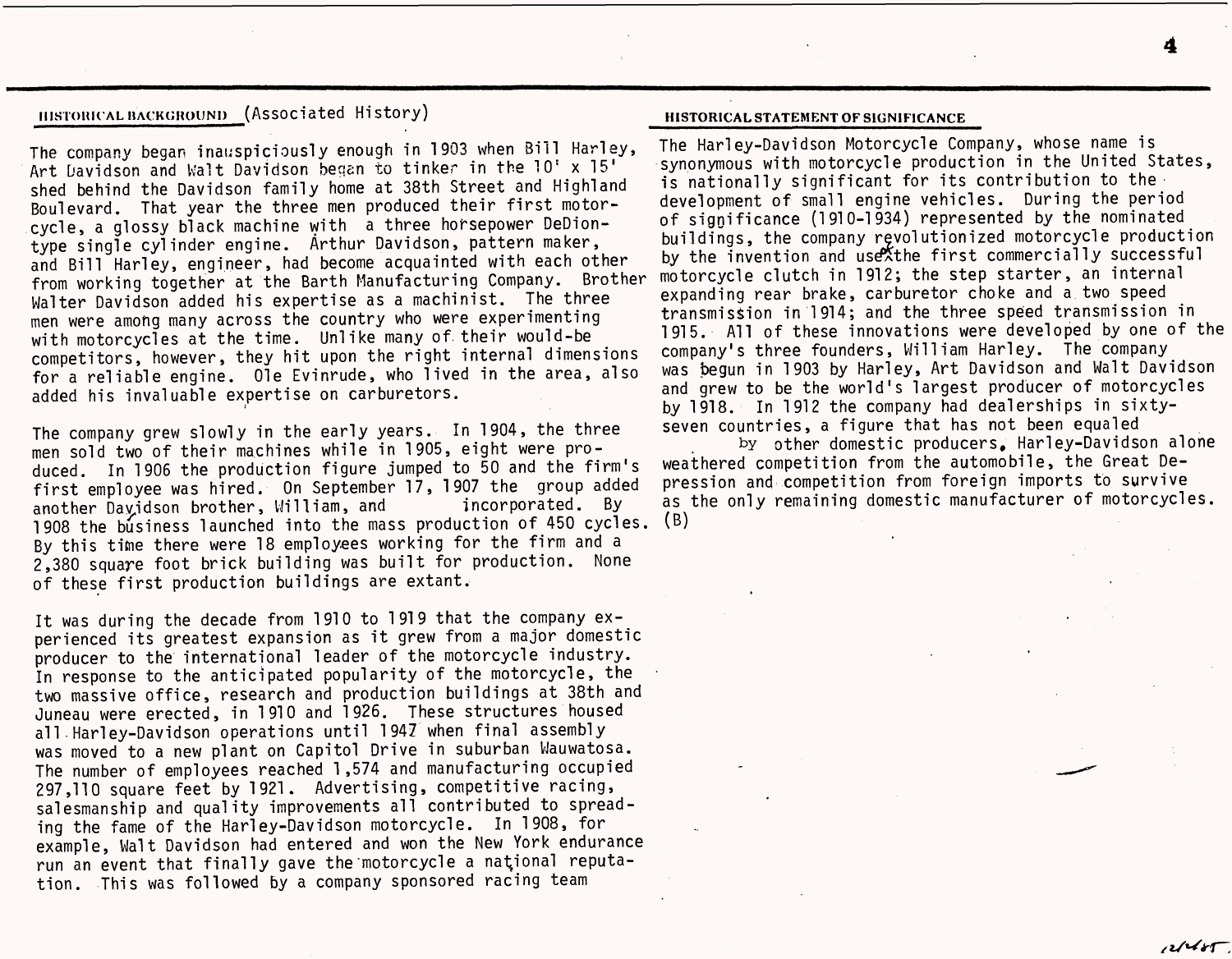### DESCRIPTION (Continued)

The facility is located at the far western edge of the survey area along the Chicago, Milwaukee and St. Paul Railway spur in the upper Menomonee Valley. Originally, sited away from major development it is now surrounded by a residential neighborhood to the southeast, the Miller Brewing Company headquarters to the south, the Milwaukee County Transit System Cold Spring Car Barns to the northwest and a neighborhood shopping center to the northeast.

### Associated History (Continued)

called the Wrecking Crew.whose victories through the teens helped to change the H-D image from reliable and slow to reliable and invincible. The accounts of such races as well as travel information and personal stories found their way into a company publication, The Enthusiast, beginning in 1916.

Salesmanship and distribution also played a significant part in the popularity of the H-D motorcycle. Company secretary and general sales manager Arthur Davidson had a remarkable facility for organizing dealerships and soon had a network of dealers across the country. Sales were extended as far as New Zealand and Australia. By 1921 there were dealers in 67 countries, a figure that has not been equaled since.by a U.S. producer.

Quality improvements also captured the interest of the buying public. A desirable twin cylinder engine was introduced as well as a three-speed transmission. Since the well-built Harley outlasted many of their competitors, they were popular with those who wanted a vehicle that would last for more than 5,000 miles.

Harley-Davidson also began to diversify during the 1920's and offered bicycles, accessories and side cars. The latter were among the most unusual of H-D productions, and were the company's answer to pickup and delivery problems. The side car bodies were created in the shape of cameras, shoes, platforms and other forms.. Some were produced by the H-D factory and some by the Seaman Body Company of Milwaukee (later part of Nash Motors.)

Large government contracts during World War I made Harley-Davidson the world's largest manufacturer of motorcycles in 1918. As much as one-third of their production was exported during this time. The glory days were soon over for the firm, however. The post-war depression devastated the motorcycle market. Production in 1921 fell to a mere 10,202 units compared with the 28,189 cycles produced in 1920. Although a world wide economic recovery began in 1922, it did not revive the slumping cycling industry. The romance of the motorcycle had begun to wane as rich and poor alike turned to the automobile for their transportation needsun Mass produced Ford Model T's cost a mere \$245.00 each, which made them highly competitive with Harley-Davidson motorcycles.

The company responded to the drop in sales by retrenching. Company supported racing was dropped. Fewer cosmetic changes were made each model year. Engineering refinements continued, however, and cycles were kept up-to-date with such features as balloon tires, front brakes and standardized parts. The Kilbourn Finance Corporation (1923) was set up as a subsidiary to help individuals finance the purchasing of their cycles. Harley-Davidson also began to advertise in national magazines (1927) to keep its product in the buyer's eye.

Improved sales in the late 1920's rekindled company optimism, but it was quickly extinguished by the Great Depression.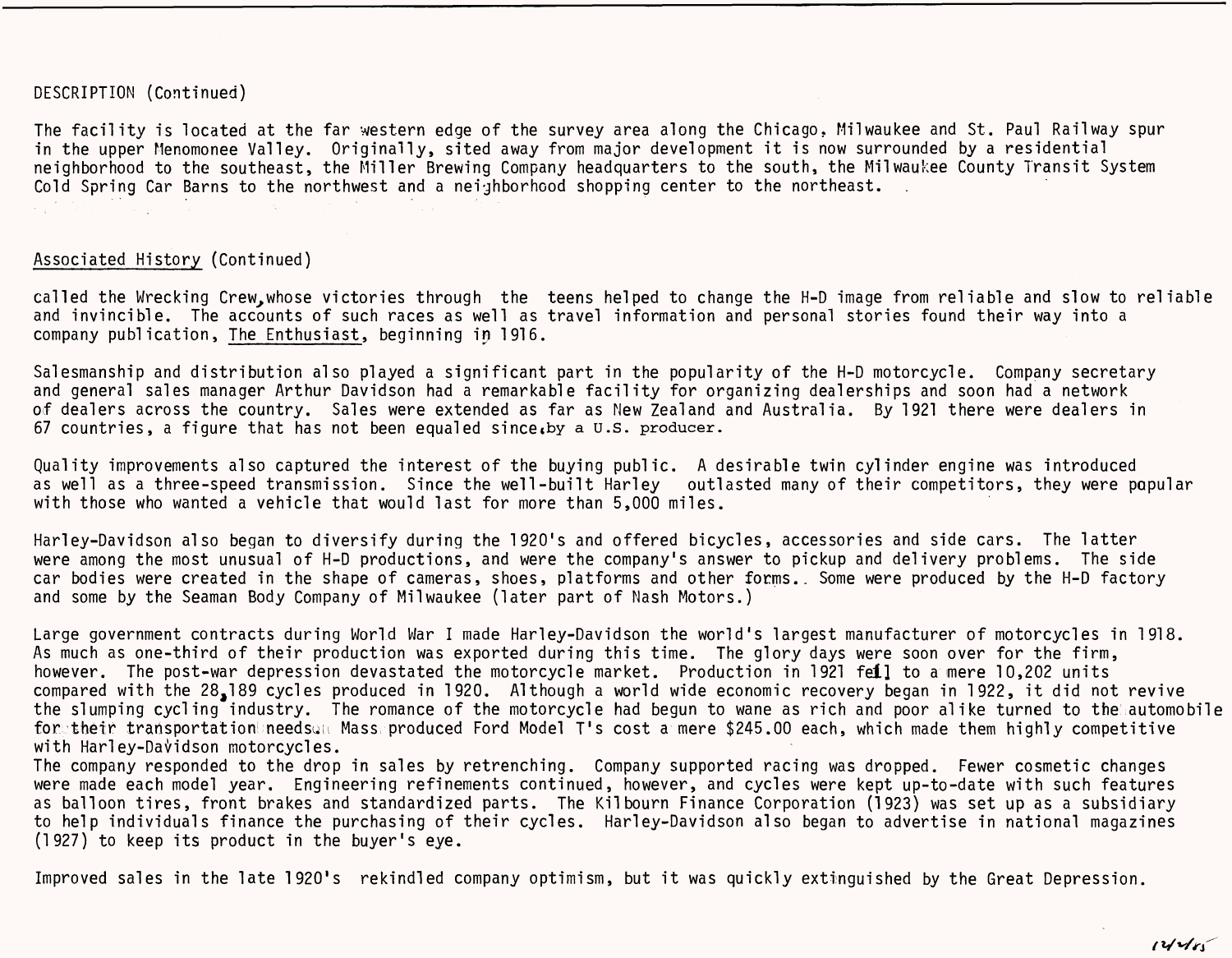### Associated History (Continued)

In 1930 only 10,500 cycles were made but by 1933 that number had dropped to 3,703. The only other U.S. manufacturer of motorcycles, Indian, switched to the production of coaster wagons. H-D considered and rejected this alternative. Instead, the company expanded its line of bikers' clothing and accessories, since they had a higher profit margin than did the bikes themselves. H-D tried new sales techniques and expanded its marketing efforts to police departments. One act which was to have grave consequences for the future of the company was the selling of engineering blueprints and machinery to the Japanese in 1932. Hit hard by the Depression the company was in dire strai ts and desperately needed the \$32,320 it made on the deal. While the sum seems meaqer today, it keot the ailina comoanv afloat throuah the dark days of the early 1930s. Unfortunately the sale provided the Japanese with the engineering basis for establishing its now highly successful motorcycle industry.

H-D limped through the Depression and as the 1930's drew to a close, sales climbed to 674 vehicles in 1937. Workers saw their chance to bargain for better wages and benefits, and successfully unionized under the UAW. In the interim, Harley-Davidson had farsightedly developed prototypes that would be useful in the event of war. Upon the outbreak of World War II the company won lucrative government contracts to manufacture motorcycles and engines between 1943-45. By 1947, production had climbed to 20,392 bikes and a 269,000 square foot plant was purchased for \$1.5 million from A.O. Smith in 1947 on Capitol Drive in Wauwatosa in anticipation of a post-war sales boom that never materialized.

Harley's 1932 sale to the Japanese has come back to haunt the company. Since World War II, H-D's biggest challenge has been the rise of the foreign import, principally Japanese bikes. As early as 1950, foreign cycle sales amounted to nearly 40% of all new registrations. Harley-Davidson asked the Federal government for a 50% hike on the tariffs for imported motor bikes, but the request was denied. By 1955 production at H-D had slumped to 9,550 vehicles. As the company entered the 1960's, it considered diversifying into snow blowers, scooters and lawn mowers but instead H-D decided to meet the Japanese competition head on and enter the medium-weight motorcycle market. The Japanese models ranging midway between the easy handling English bikes and the sturdy,Harleys, were attractive to many segments of the American market. H-D's strategy was to purchase half of the profitable Italian Aermacchi cycle division and produce their own lighter cycle. The venture was a disappointment, however, and sales never reached expectations.

In 1965 the company made its first public offering of stock in order to raise capital for expansion and modernization. A number of corporate buyers were attracted to the company because of its stability and 12-16% market share. To fend off an unwanted take over by Bangor Punta Corporation, stockholders agreed to merge in 1969 with American Machine and Foundry (AMF) of White Plains, New York, a successful manufacturer of sporting goods and leisure items. Descendants of the founders had always managed Harley-Davidson up to this point. After the merger with AMF, William H. Davidson, son of William A., became chairman of the company for a short time, after which many non-family members chaired the firm. AMF invested millions in the company for development and for advertising and promotion. Harleys were used in the movie Electra Glide in Blue and Evel Knievel performed on a H-D bike. By 1973 AMF had moved Harley's assembly operations to a plant in York, Pennsylvania leaving the Milwaukee plants chiefly as components manufacturing facilities. In its annual report for 1975, AMF indicated that its future was in the production of industrial products and services rather than in the leisure field of sporting goods and motorcycles. At this point, only 1% of AMF's profit was derived from the sale of cycles. Another attempt was made to get the Federal government to impose protectionist import tariffs for the cycle industry in 1978, but the outcome did not materially enhance Harley-Davidson's market position. While the U.S. Treasury Department found evidence that three out of four Japanese manufacturers sold their motorcycles cheaper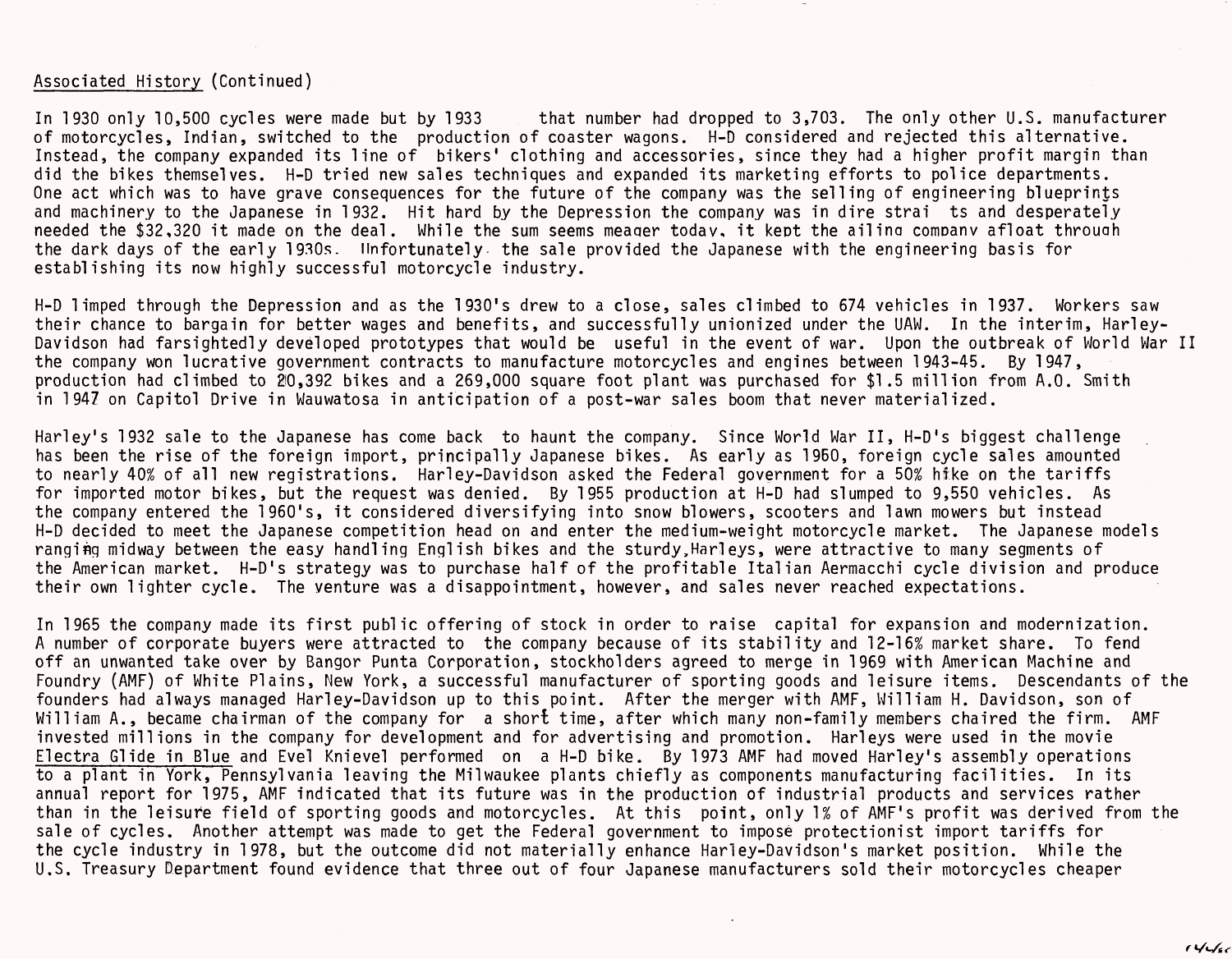### Associated History (Continued

here than at home, the International Trade Commission ruled that Japanese sales had not hurt Harley's sales since Harley's products appealed to an entirely different segment of the market. The Commission felt that Harley-Davidson needed to revamp its product and marketing technique to be competitive.

Finally, in 1981, after a number of years of negotiations, various H-D and AMF executives ;purchased the company from AMF and set it on an independent course once more. John A. Davidson, third generation family member and former Harley-Davidson president, was seen as a key figure to head the buy-back management team, but, in the end, declined to participate.

The future of Harley-Davidson is uncertain. Although it has met production projections, rising interest rates have reduced dealer traffic. Employees have been laid off, benefits cut and the warehouse at York, Pennsylvania was eliminated. Honda is now encroaching on Harley's traditional stronghold, the heavyweight cycle market and its market share has fallen from a hard won 21% to 14%. Recently, however, the U.S. government imposed sizeable tariffs on the larger Japanese cycles making them competitive in cost with Harley's. This move should improve Harley's market position.  $(B,C)$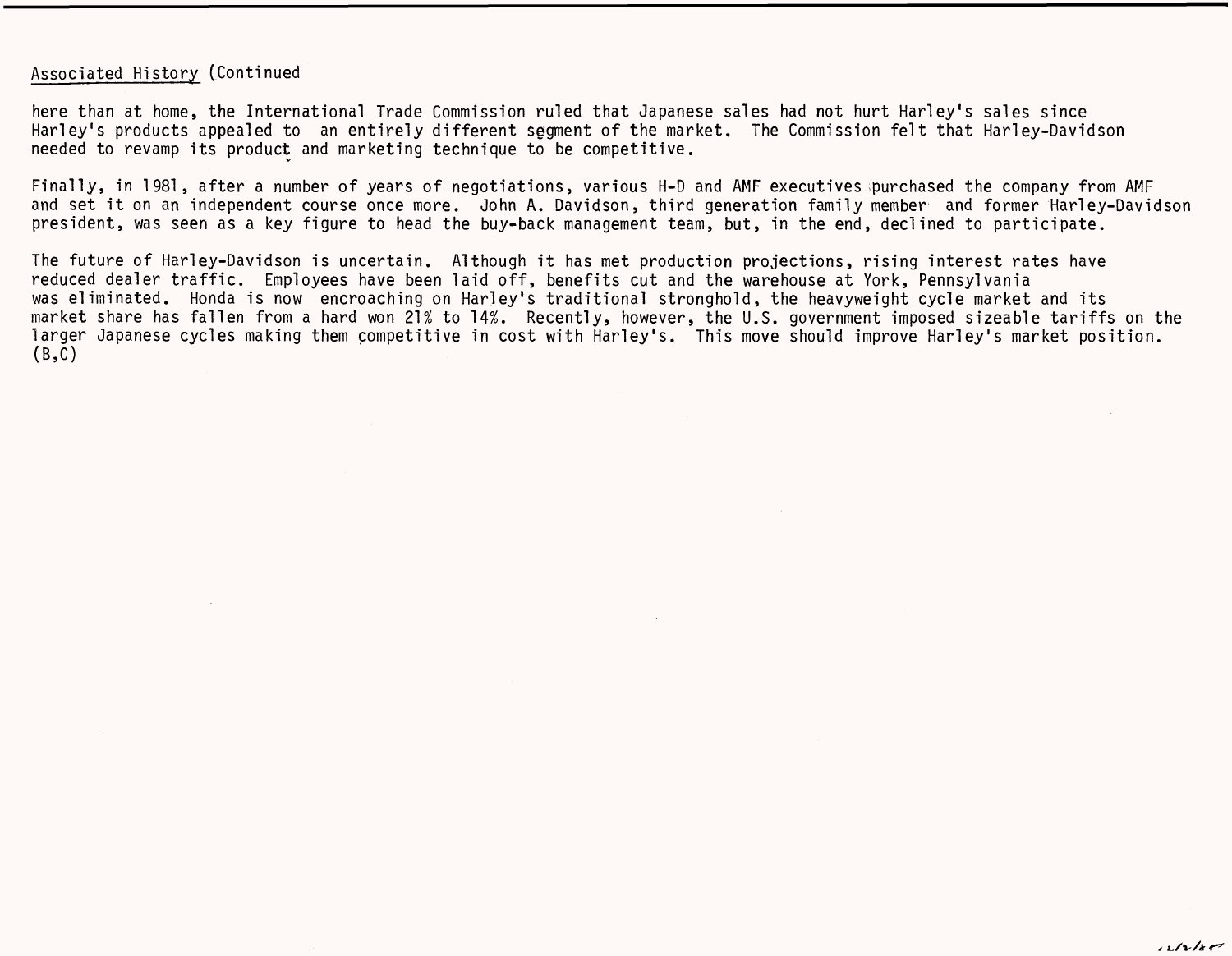### **STREET:** West Juneau Avenue **NUMBER:** 3700

## **SHSW INTENSIVE SURVEY FORM**

### **LOCATION**

| . | $\ddot{\phantom{1}}$<br>$\cdots$                                   |  |
|---|--------------------------------------------------------------------|--|
|   | 50 Town <sup>4</sup> Range <sup>1</sup> Section                    |  |
|   |                                                                    |  |
|   | 35 Unincorporated Community<br>40 Location 3700 West Juneau Avenue |  |
|   |                                                                    |  |
|   | 20 City or Village Milwaukee                                       |  |
|   | 10 County ________ Milwaukee                                       |  |

55 Quarter Sections

60 Verbal Boundary Description Becker's Subdivision in southwest quarter section 24-7-21, Block 3, all Block 3 and part (lands-vacated streets and alleys and Block 9 in Resubdivision Block 8, 9, & 10 etc.) commencing northwest corner Block 3, Becker's Subdivision, thence south 63.81 feet; thence east 38.14 feet; thence south 35 feet; thence west 268 feet; thence south 67 feet; thence east 14 feet; thence south 184 feet; thence west 30 feet; thence south 54 feet; thence west 50 feet; thence south 12.45 feet; thence west 109.18 feet; thence northwesterly 51.35 feet; thence west 108.45 feet; thence northwesterly 86 feet to a point in southeast line of the Chicago, Milwaukee, St. Paul & Pacific Railroad right-of-way; thence northeasterly to beginning. (The two major buildings in this complex have separate, but contiguous legal descriptions.)

# **PROGRAM REVIEW 250 Tax Case Number \_**

|  | . 250 Tax Case Number                            |
|--|--------------------------------------------------|
|  | 260 Compliance Case Number                       |
|  | 270 A or D Grant __ Yes<br>$\equiv$ No           |
|  | 275 Covenant/Easement Dates                      |
|  | 320 Ownership .                                  |
|  | $\Lambda$ private (P)                            |
|  | $\bullet$ $\bullet$<br>$\equiv$ local-public (L) |
|  | <b>Example 19 State-public (S)</b>               |
|  | __ federal-public (F)                            |
|  | mixed, private-public (M)                        |
|  |                                                  |

**330 Lead Agency (code) \_\_\_\_\_**

### **SURVEY**

| 90 Photo Codes ___ MI 128-19, 20                                     |                             |
|----------------------------------------------------------------------|-----------------------------|
|                                                                      |                             |
| 100 Survey Map $\frac{387}{128-19}$                                  |                             |
| 120 Reconnaissance Survey Date                                       | 1979                        |
| 130 Reconnaissance Surveyor __                                       | <u>Wenger/Hunton/Jensen</u> |
| 140 Intensive Survey Name (code)                                     |                             |
| 150 Intensive Surveyor                                               | Venger/Hatala               |
| 155 Intensive Survey FY                                              | 1983                        |
| 235 Survey Evaluation                                                |                             |
| $\Lambda$ eligible (E) $\Lambda$ not eligible (N)                    |                             |
| 237 Survey District Classification                                   |                             |
| pivotal (P) _____ non-contributing (NC)                              |                             |
| :__ contributing (C)                                                 |                             |
| 240 Survey Level of Significance                                     |                             |
| $\frac{1}{2}$ national (NA) $\frac{1}{2}$ __ local (LO)              |                             |
| $L$ state (ST)                                                       |                             |
| 243 Survey Evaluation Criteria                                       |                             |
|                                                                      | بالمجمع                     |
| X event (A) architectural/engineering (C)                            |                             |
| $\underline{X}$ person (B) $\underline{X}$ information potential (D) |                             |
|                                                                      |                             |
|                                                                      |                             |
| 280 NHL Date<br>290 HABS No. 300 HAER No.                            |                             |
|                                                                      |                             |
|                                                                      |                             |
|                                                                      |                             |

 $11115$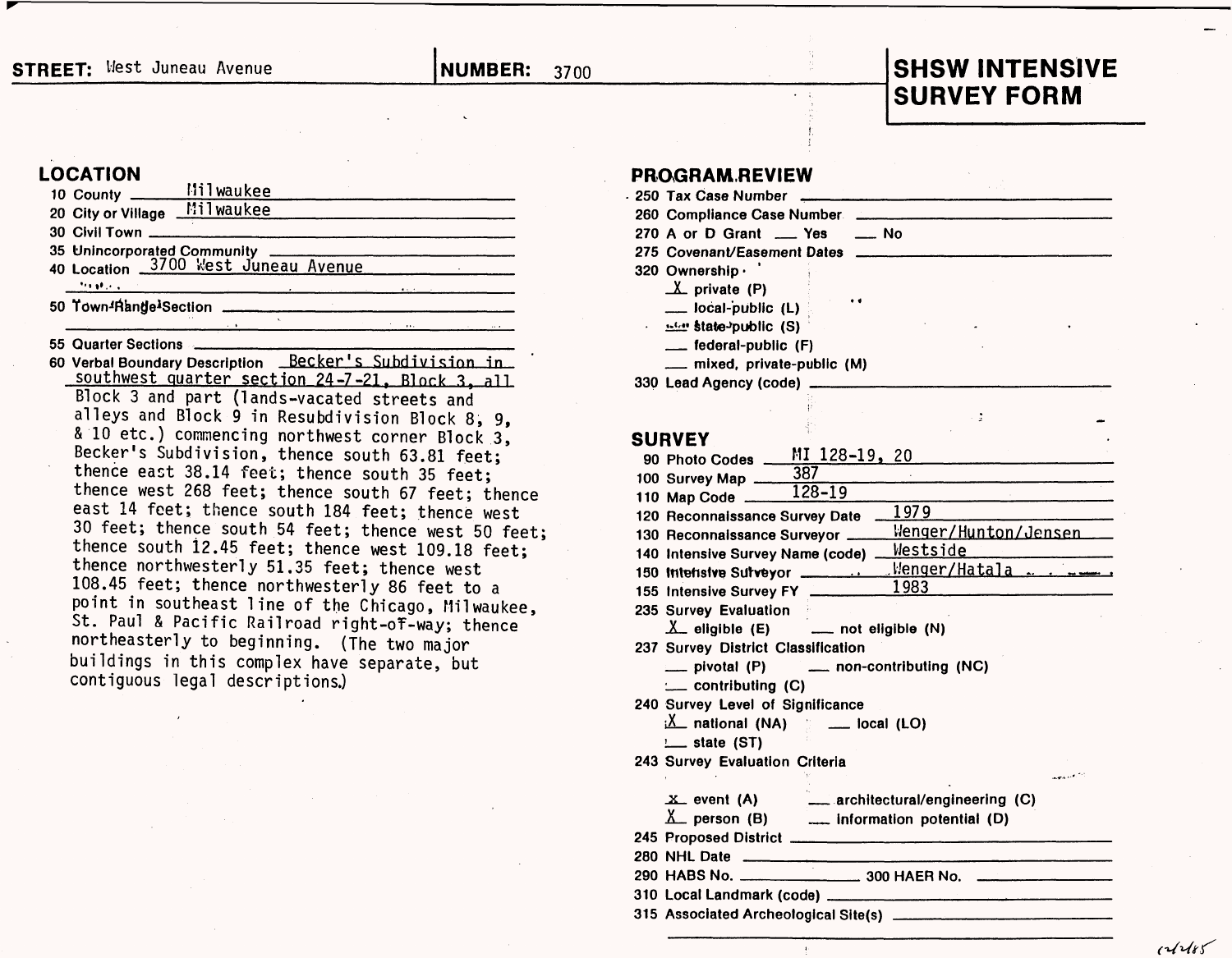| <b>Street</b>                                           |                        | <b>Address</b>                                      |                                                                                                                                                                  |
|---------------------------------------------------------|------------------------|-----------------------------------------------------|------------------------------------------------------------------------------------------------------------------------------------------------------------------|
| <b>ARCHITECTURE</b>                                     |                        | <b>570 Number of Stories</b>                        | 580 Roof Shape (code)                                                                                                                                            |
| 450 Date of Construction (source)                       |                        |                                                     | <b>Elat</b>                                                                                                                                                      |
| - 1913<br>$1910^{(A)}$                                  |                        |                                                     |                                                                                                                                                                  |
|                                                         |                        |                                                     |                                                                                                                                                                  |
| 460 Dates of Alterations/Additions (source)             |                        |                                                     |                                                                                                                                                                  |
|                                                         |                        |                                                     |                                                                                                                                                                  |
| 480 Builder (source)                                    |                        | 620 Condition                                       |                                                                                                                                                                  |
| 490 and 500 Designer Type and Name (source)             |                        | __ excellent _X good __ fair __ poor __ ruins       |                                                                                                                                                                  |
| $X$ architect: $H.$ William Washburn & A.C. Eschweiler/ |                        | 650 Related Buildings (code)                        |                                                                                                                                                                  |
|                                                         |                        |                                                     |                                                                                                                                                                  |
|                                                         |                        |                                                     |                                                                                                                                                                  |
|                                                         |                        | <b>HISTORY</b>                                      |                                                                                                                                                                  |
|                                                         |                        | 430 Common/Current Name Harley-Davidson Co.         |                                                                                                                                                                  |
| __ landscape architect: _________________               |                        | 440 Historic Names (source) Harley-Davidson Co. (A) |                                                                                                                                                                  |
|                                                         | مواجب والمهورة فالتراص |                                                     |                                                                                                                                                                  |
| 510 Style or Form (code)                                |                        |                                                     |                                                                                                                                                                  |
| Commercial Style                                        |                        |                                                     |                                                                                                                                                                  |
| 520 Building, Structure, Object or Site Type (code)     |                        | 660 Associated Individual(s) (dates) (source)       |                                                                                                                                                                  |
| Industrial                                              |                        | Bill Harley (1910-1934) (B); Art Davidson           |                                                                                                                                                                  |
| All contracts in the contracts<br>المتعشير والمتاب      | <b>Contractor</b>      |                                                     | (1910-1934) (B); Walt Davidson (1910-1934) (B)                                                                                                                   |
| 530 Building Materials (code)                           | (roof)                 | 670 Associated Event (source)                       |                                                                                                                                                                  |
| $\sim 10^{-1}$                                          | (foundation)           |                                                     | Bill Harley invented the first commercially success-                                                                                                             |
| Stone                                                   | Brick<br>(trim)        |                                                     | ful motorcycle clutch, a rear hub, free wheel unit<br>(1912) and the step starter, an internal expanding                                                         |
| an read there is a communication of the community       |                        |                                                     | rear brake, cauburetor choke and two speed transmission<br>(1914) and the three speed transmission (1915)(B)<br>680 Commercial/Industrial Historic Uses (source) |
| 540 Interior Visited ____ Yes ____ No                   |                        |                                                     |                                                                                                                                                                  |
| 550 Structural System (code) __Steel_frame_             |                        |                                                     |                                                                                                                                                                  |

 $\epsilon$ 

 $\sim 10^{11}$ 

 $\frac{1}{2}$ 

 $\overline{\phantom{0}}$ 

and the company of the company

 $\sim$   $-$ 

 $\overline{\phantom{a}}$ 

٠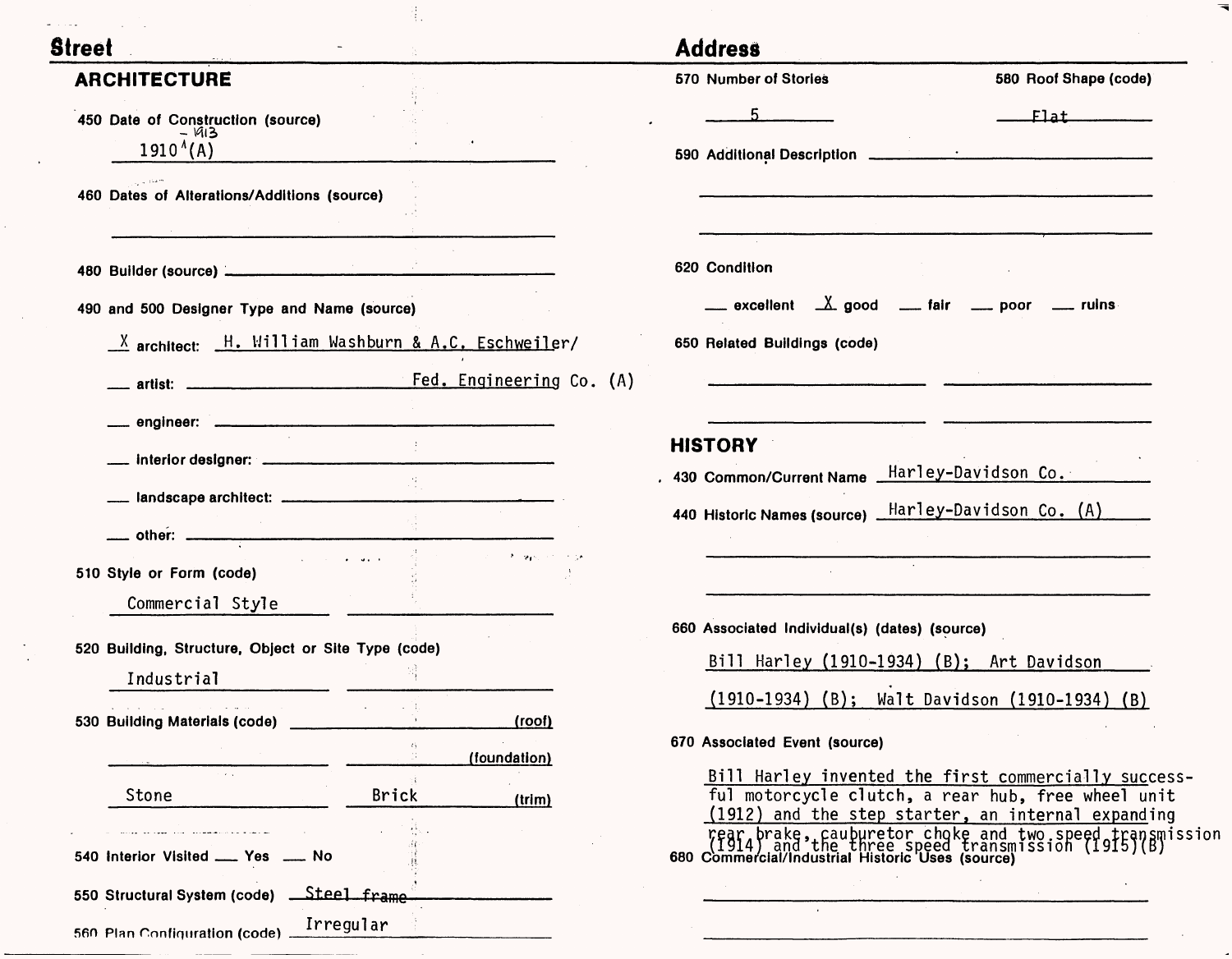# **SURVEY FORM**

 $\frac{1}{2}$ 

### **LOCATION**

| 10 County ______   | Milwaukee                      |  |  |
|--------------------|--------------------------------|--|--|
| 20 City or Village | Milwaukee                      |  |  |
|                    | 30 Civil Town ________________ |  |  |
|                    |                                |  |  |
|                    |                                |  |  |
|                    |                                |  |  |

**50 Town-Range-Section**

**55 Quarter Sections**

**60 Verbal Boundary Description Resubdivi sion of Blocks** 8, 9, & 10 etc, in northwest quarter section 25-7-21 Block 8, all of Block 8 except south 120 feet and all vacated alleys and part vacated streets adjacent commencing at northeast corner of Lot 1 in said Block 8; thence west 254 feet; thence south 32 feet; thence west 14 feet; thence north 67 feet; thence east 268 feet; thence south 54 feet; thence east 30 feet; thence north 54 feet to the beginning. (The two major buildings in this complex have separate, but contiguous legal descriptions.)

# **PROGRAM REVIEW 250 Tax Case Number \_**

| 250 Tax Case Number         |             |  |
|-----------------------------|-------------|--|
| 260 Compliance Case Number  |             |  |
| 270 A or D Grant ___ Yes    | $\equiv$ No |  |
| 275 Covenant/Easement Dates |             |  |
| 320 Ownership <sub>'</sub>  |             |  |
| $\Lambda$ private (P)       |             |  |
| $\equiv$ local-public (L)   |             |  |
| $\equiv$ state-public $(S)$ |             |  |
| __ federal-public (F)       |             |  |
|                             |             |  |

**\_ mixed, private-public (M)** 

**33Q Lead Agency (code) \_\_\_\_\_**

### **SURVEY**

| 100 Survey Map 387                                        |
|-----------------------------------------------------------|
| 110 Map Code ______ 128-19                                |
| 120 Reconnaissance Survey Date 1979                       |
| 130 Reconnaissance Surveyor _____ Wenger/Hunton/Jensen __ |
| 140 Intensive Survey Name (code) Mestside                 |
| 150 Intensive Surveyor ____________ Wenger/Hatala         |
|                                                           |
| 235 Survey Evaluation                                     |
| $X$ eligible (E) ____ not eligible (N)                    |
| 237 Survey District Classification                        |
| __ pivotal (P) __ non-contributing (NC)                   |
| $\equiv$ contributing (C)                                 |
| 240 Survey Level of Significance                          |
| $X$ national (NA) $\qquad \qquad$ local (LO)              |
| $\equiv$ state (ST)                                       |
| 243 Survey Evaluation Criteria                            |
| أرام وتفاجينا                                             |
| $X$ event (A) $X$ architectural/engineering (C)           |
| $X$ person (B) $\qquad \qquad$ information potential (D)  |
|                                                           |
|                                                           |
|                                                           |
|                                                           |
|                                                           |
|                                                           |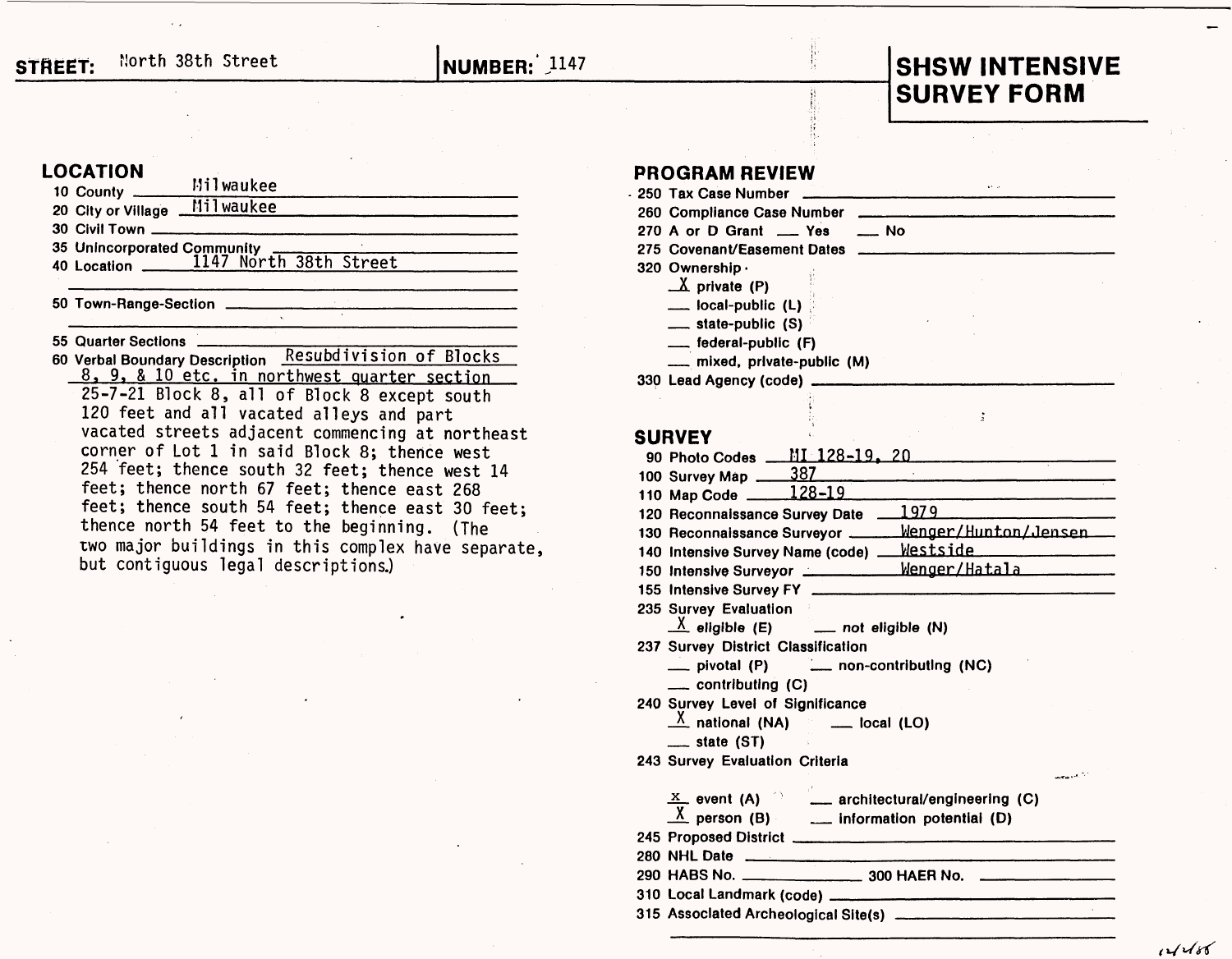| Street <b>Manual Street</b>                                                                                       |                        | <b>Address</b>                                                                                       |                          |
|-------------------------------------------------------------------------------------------------------------------|------------------------|------------------------------------------------------------------------------------------------------|--------------------------|
| <b>ARCHITECTURE</b>                                                                                               |                        | 570 Number of Stories                                                                                | 580 Roof Shape (code)    |
| 450 Date of Construction (source)                                                                                 |                        |                                                                                                      | Flat                     |
| $1913 - 1926(A)$                                                                                                  |                        |                                                                                                      |                          |
| 460 Dates of Alterations/Additions (source)                                                                       |                        |                                                                                                      |                          |
|                                                                                                                   |                        |                                                                                                      |                          |
|                                                                                                                   |                        | 620 Condition                                                                                        |                          |
| 490 and 500 Designer Type and Name (source)                                                                       |                        | $\frac{X}{x}$ excellent $\frac{X}{x}$ good $\frac{X}{x}$ fair $\frac{X}{x}$ poor $\frac{X}{x}$ ruins |                          |
| $X$ architect: $Fed.$ Engineering Co. $(A)$                                                                       |                        | 650 Related Buildings (code)                                                                         |                          |
|                                                                                                                   |                        |                                                                                                      |                          |
|                                                                                                                   |                        |                                                                                                      |                          |
|                                                                                                                   |                        | <b>HISTORY</b>                                                                                       |                          |
| __ landscape architect: __________________                                                                        |                        | 430 Common/Current Name Harley-Davidson Co.                                                          |                          |
|                                                                                                                   |                        | 440 Historic Names (source) Harley-Davidson Co. (A)                                                  |                          |
| 510 Style or Form (code)                                                                                          |                        |                                                                                                      |                          |
| Commercial Style                                                                                                  |                        |                                                                                                      |                          |
|                                                                                                                   |                        | 660 Associated Individual(s) (dates) (source)                                                        |                          |
| 520 Building, Structure, Object or Site Type (code)<br>Industrial                                                 |                        | See 3700 West Juneau Avenue                                                                          |                          |
| $\Delta\phi$ , and $\Delta\phi$ , and $\Delta\phi$ , and<br>$\alpha$ , and $\alpha$ , and $\alpha$ , and $\alpha$ | $\sim$ $\sim$          |                                                                                                      |                          |
| 530 Building Materials (code)                                                                                     | (root)                 | 670 Associated Event (source)                                                                        |                          |
| <b>Brick</b>                                                                                                      | (foundation)           | See 3700 West Juneau Avenue                                                                          | $\sim 10^{11}$ m $^{-1}$ |
|                                                                                                                   | <b>Stone</b><br>(trim) |                                                                                                      |                          |
| 540 Interior Visited  Yes  No                                                                                     |                        |                                                                                                      |                          |
| 550 Structural System (code)    Steel frame                                                                       |                        | 680 Commercial/Industrial Historic Uses (source)                                                     |                          |

 $\sim$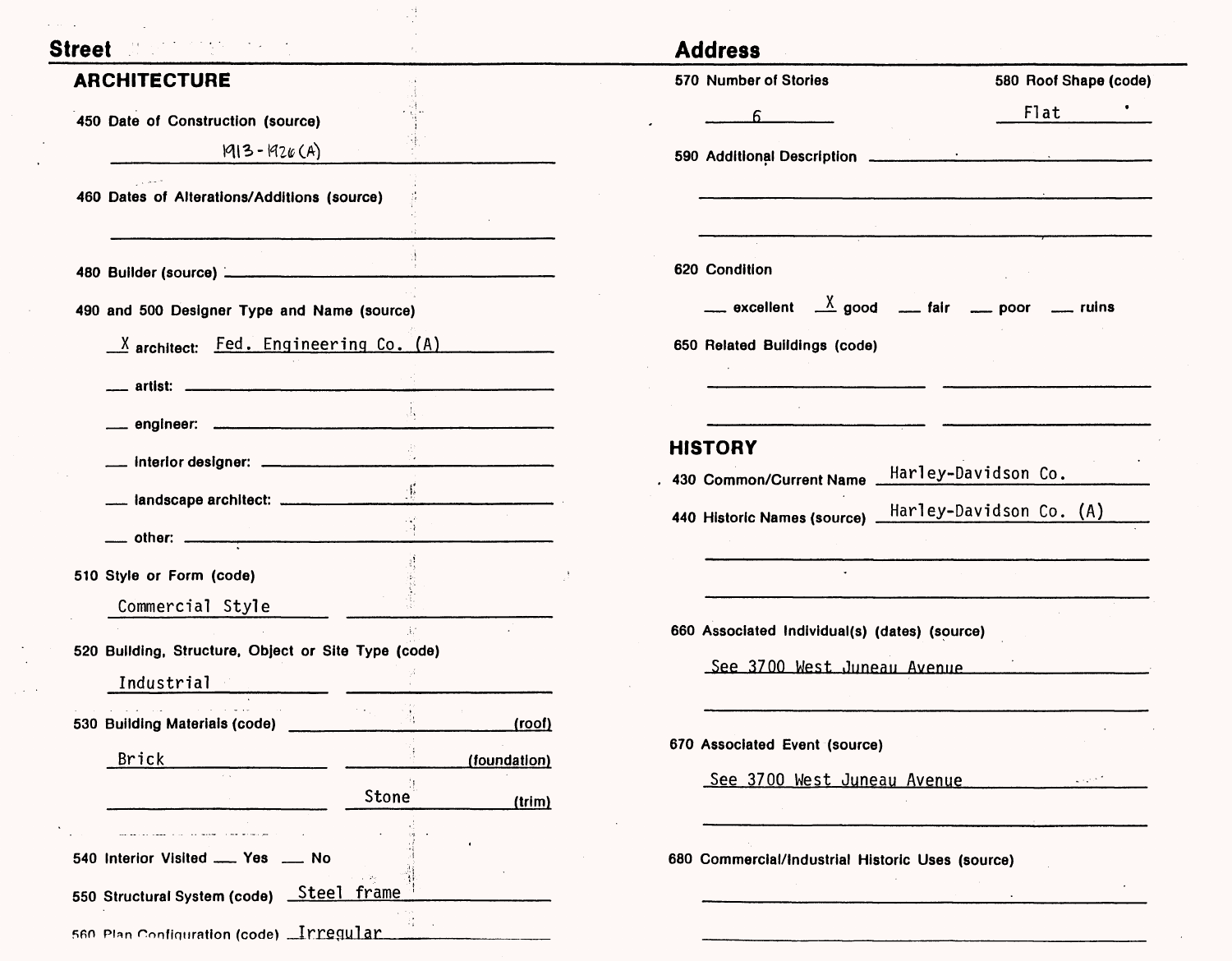### **Description**

The Harley-Davidson Motorcycle Company complex consists of two primary production/office buildings. Located at the intersection of North 38th Street and^West Juneau Avenue, these buildings are examples of early twentieth century industrial architecture. Between North 37th and North 38th Streets along Juneau Avenue is a wedge shaped production/office building whose form was a result of the triangular shape of the site. Built in various stages between 1910 and 1913 (a 1966 addition is excluded as non-contributing), this building represents the company's first major expansion of its production facilities wheq.it was becoming a world leader in the manufacture of motorcycles. The building was constructed with a steel frame skeleton and encased with dark russet tapestry brick trimmed with stone. It is five stories high on a raised basement. The steel structural system is expressed in the brick piers and spandrels. Inset between the structural members are large, multi-light, double-hung windows. The exterior is almost void of any reference to an architectural style except for the corbelling, low parapet wall, and inset stone panels. To the west of this structure is a small, transformer building constructed in 1919. It is a one-story, wedge-shaped structure encased with the same russet tapestry brick. It is trimmed with a limestone water table and cornice above which rises a plain brick parapet. The wall surfaces are pierced wtih high, vented windows, recessed in panels that are separated by brick piers. The second major building in this complex is across the street at the southwest corner of Juneau Avenue and 38th Street. Also built in stages between 1913 and 1926 (a 1957 addition is excluded as non-contributing), it reflects the same type of construction methods, materials and design as the previous one. Tne central core of this building (parts erected in 1919, 1923 and 1926) is six stories high and is L-plan in form. Adjoined to the east of this is a one-story addition erected in 1913. The facades are articulated by a series of large multi-light windows, framed by piers and corbelling. A stone cornice separates the plain brick parapet trimmed with stone coping from the main body of the building. Adjoined to the west of the core building is a one-story addition erected in 1921. It is a front gabled, long rectangle. This structure was built as infill to adjoin the main block to a two-story building erected in 1918. Repeating the same industrial aesthetic of the large whole, its roof line is characterized by a series of

### . Angrinsexukan/Egigkisseking Statenisht of Stanhfoan Ce

raised skylights that form a zig-zag like configuration. To the west of this structure are three additional buildings, one an Oil House constructed in 1920 and two non-contributing ones built in 1947\*. The Oil House is a two-story, rectangle encased in the same tapestry brick and trimmed with a stone cornice, above which rises a plain brick parapet. Windows are recessed behind the brick piers and separated by spandrels between the floors. (See attached map for plant layout). Originally th ese structures represented Harley-Davidson's total office, research, production, warehousing and shipping facility. In 1947 assembly production was moved to the Capitol Drive plant in suburban Wauwatosa. This site is now the location of the company's corporate headquarters, management offices, research and development, and parts and accessories. (Continued) (\*The two non-contributing structures are considered outside of the nomination boundries. See map.)

### **690 Bibliographic References (Sources)**

- (A) Milwaukee City Building Permits
- (B) Wright, David. The Harley-Davidson Motor Company, An Official Eight-Year History. Osceola, Wisconsin: Motorbooks International, 1983.
- (C) The Harley-Davidson Story. Milwaukee: Harley-Davidson Motor Co., 1982.

| 700 | the contract of the con-<br><b>Study Units (code)</b> |                               |
|-----|-------------------------------------------------------|-------------------------------|
|     |                                                       |                               |
| 350 | <b>Demolished</b>                                     | <b>Date Demolished</b><br>360 |
|     |                                                       |                               |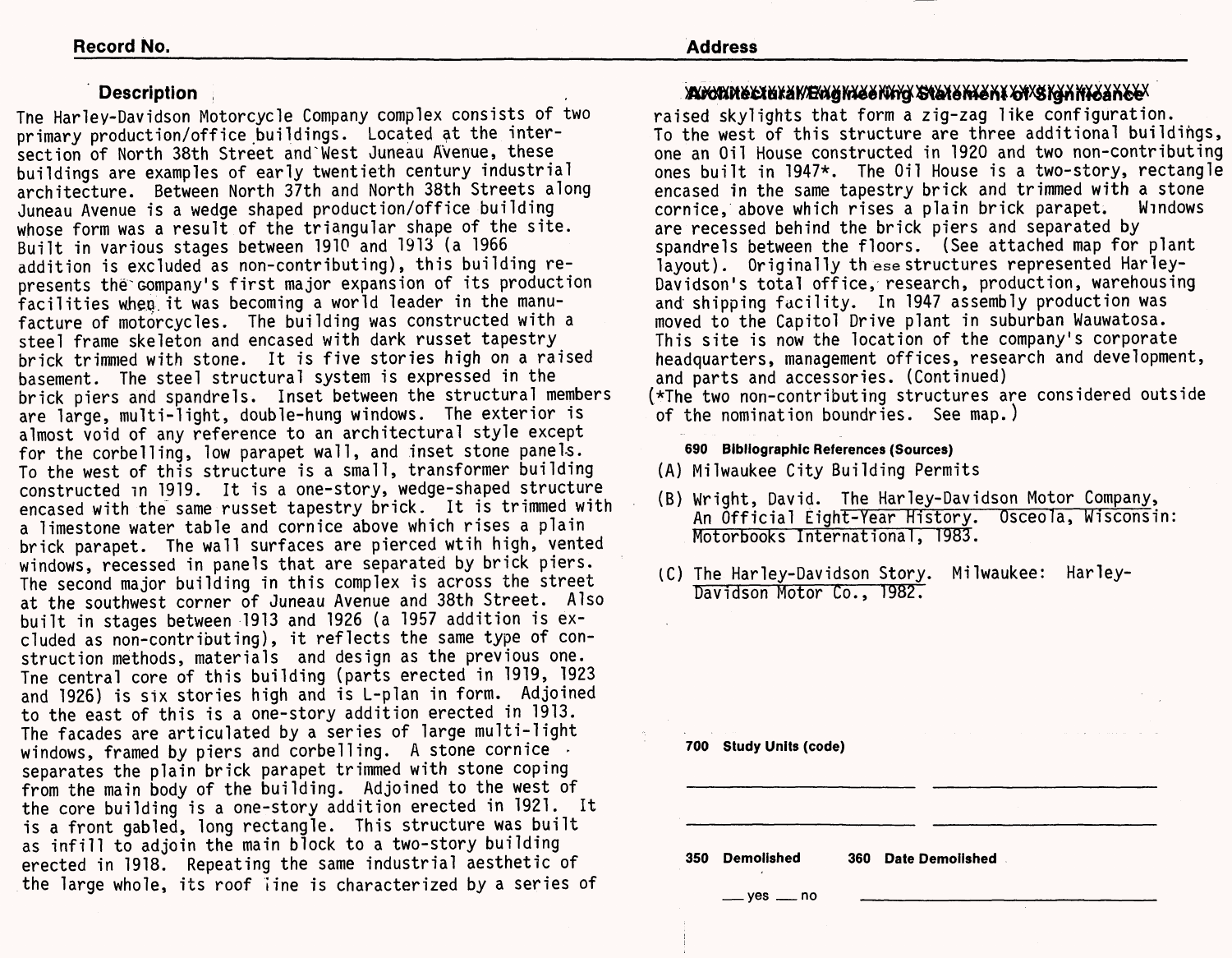### DESCRIPTION (Continued)

In comparing the current appearance of the Harley-Davidson plant with historic photos there have been only minimal alterations to the large majority of this complex. The most noticeable change has been the removal of some original window sash to install air conditioning units and the installation of combination storm and screen windows on the building along Juneau Avenue and North 37th Street. On the other building, the one-story 1913 addition was modified in 1957 with a contemporary .office addition that was not architecturally compatible to the historic fabric. (Continued)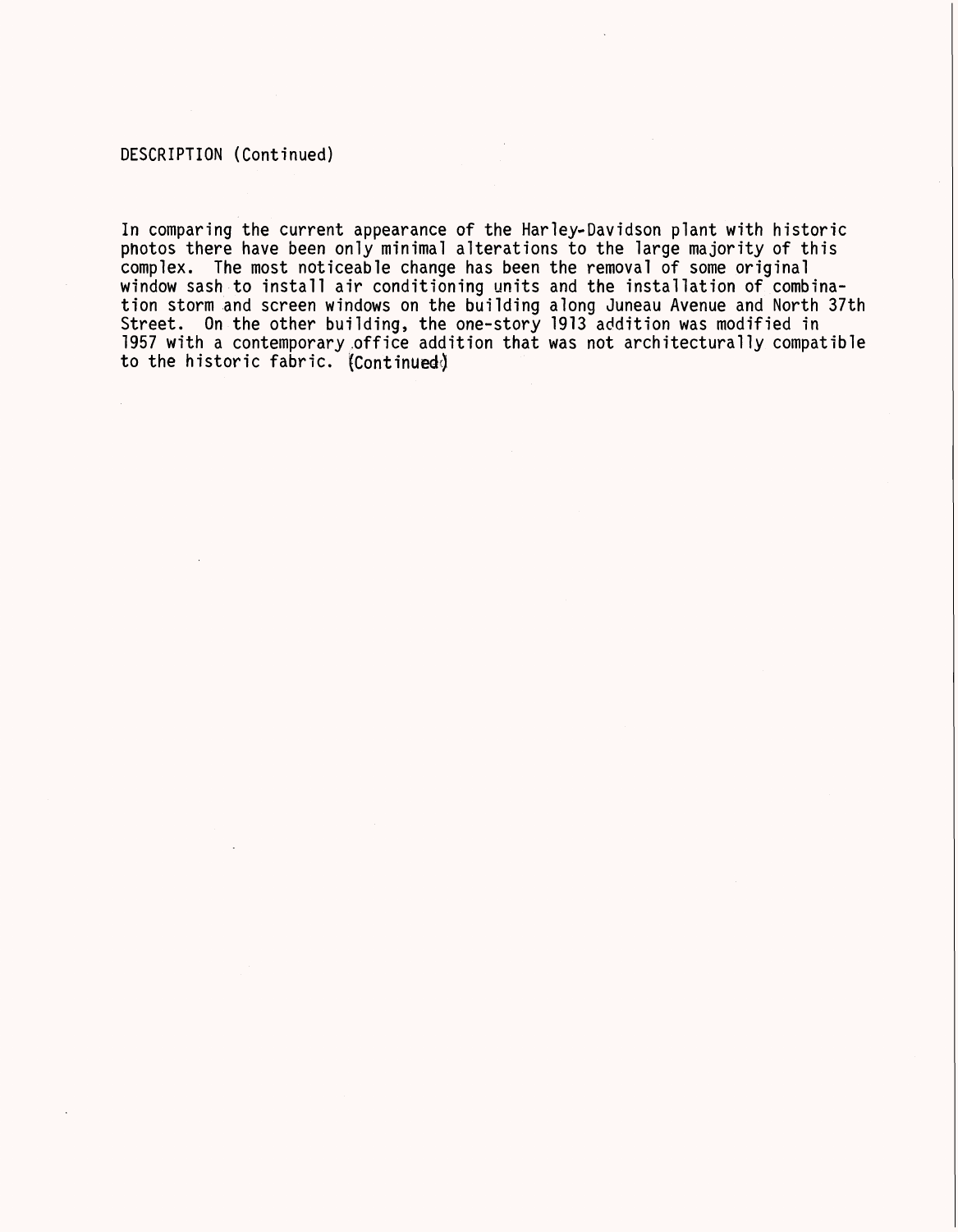### 80 UTM Coordinates

- A 16421870/4766210
- B 16421870/4766140
- C 16421770/4766140
- D 16421770/4766080
- E 16421570/4766090
- F 16421570/4766150

 $\bar{\mathcal{L}}$ 

entals,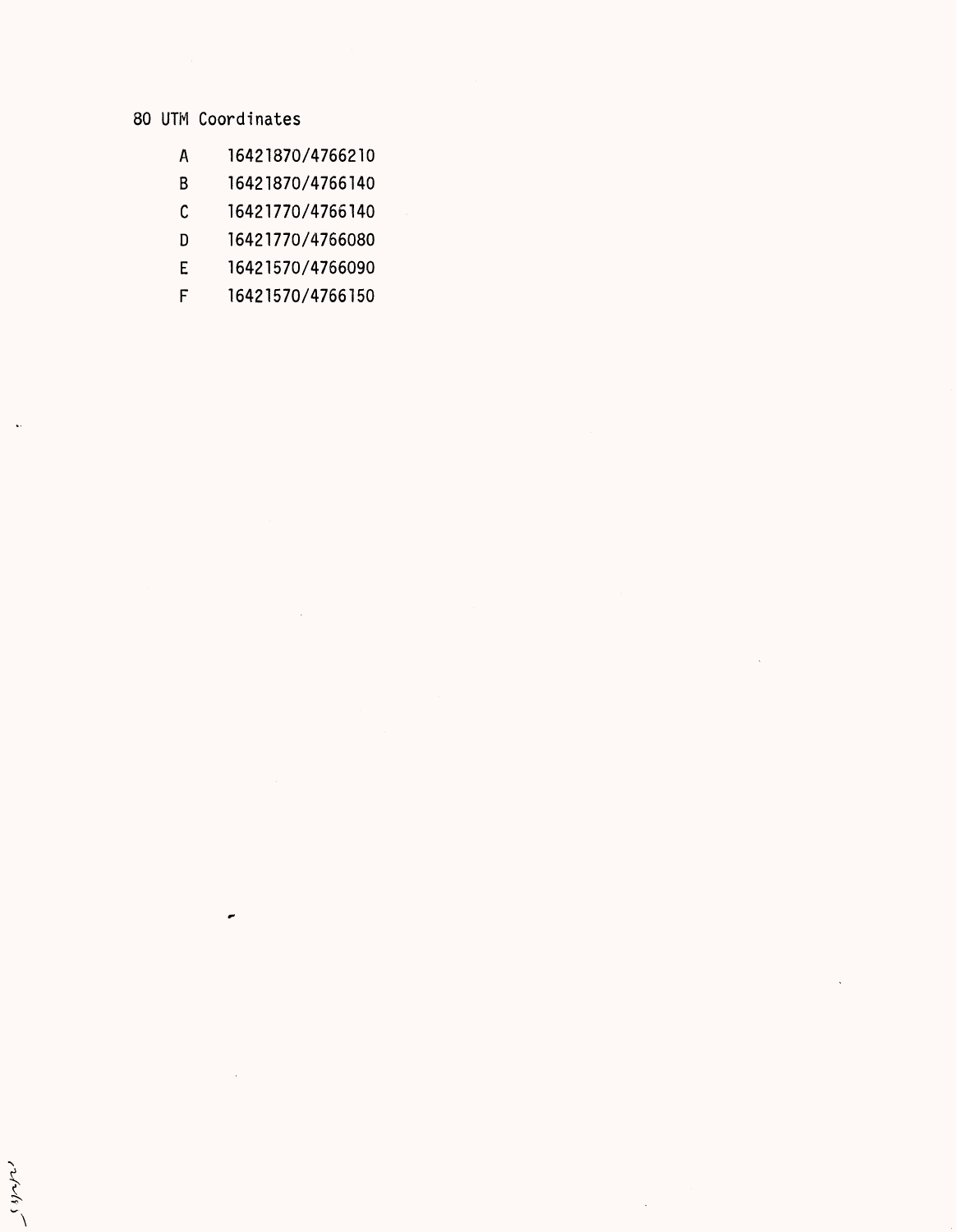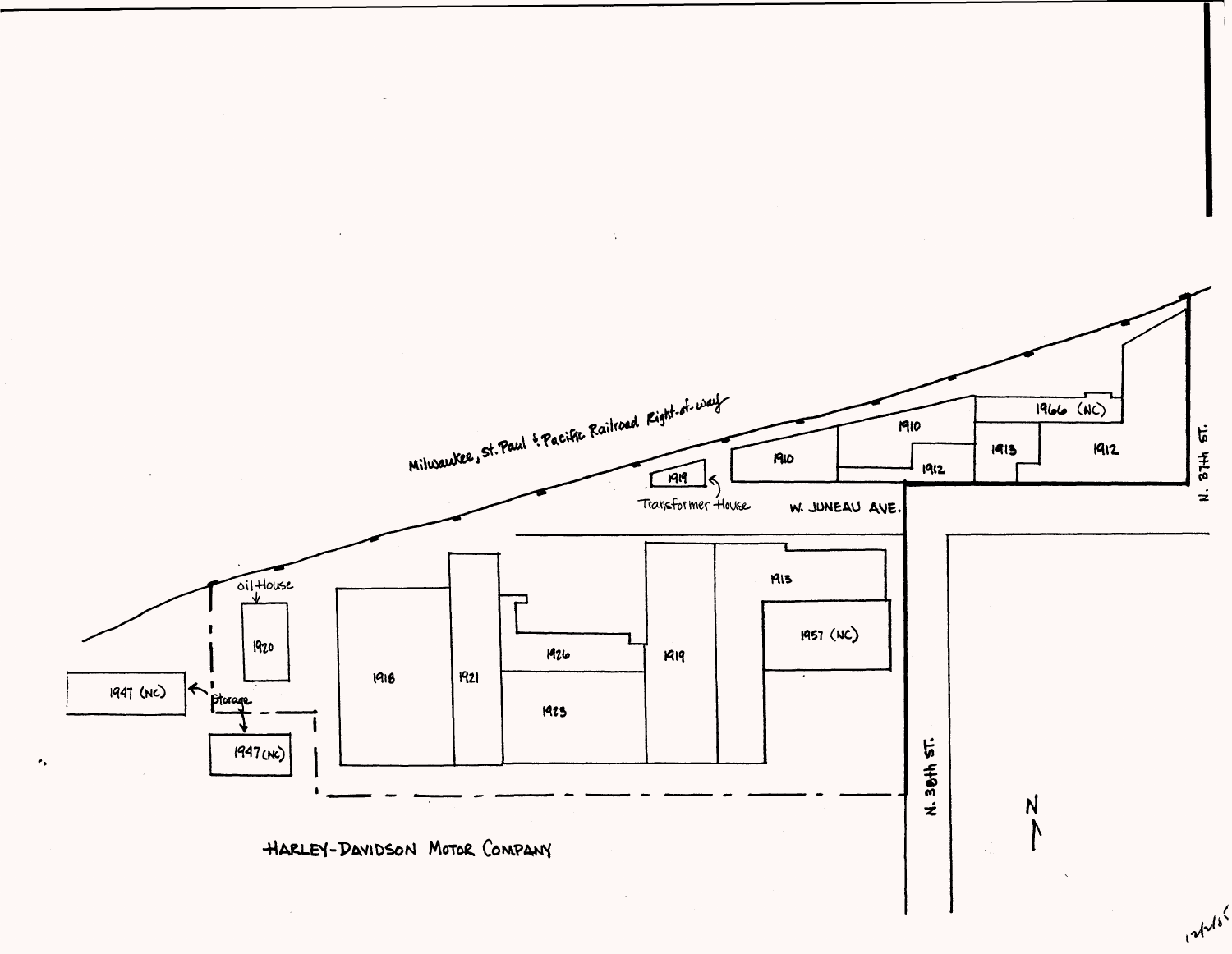**United States Department of the Interior** National Park Service

# **National Register of Historic Places Continuation Sheet**

Section number \_\_\_\_\_\_\_\_\_\_ Page \_\_\_\_\_\_\_

Harley—Davidson Motorcycle Factory Building Milwaukee County WISCONSIN 86003850 (West Side Area MRA)

REMOVAL OF OWNER OBJECTION APPROVED LISTED IN THE NATIONAL REGISTER

11/9/94 Belk Boland